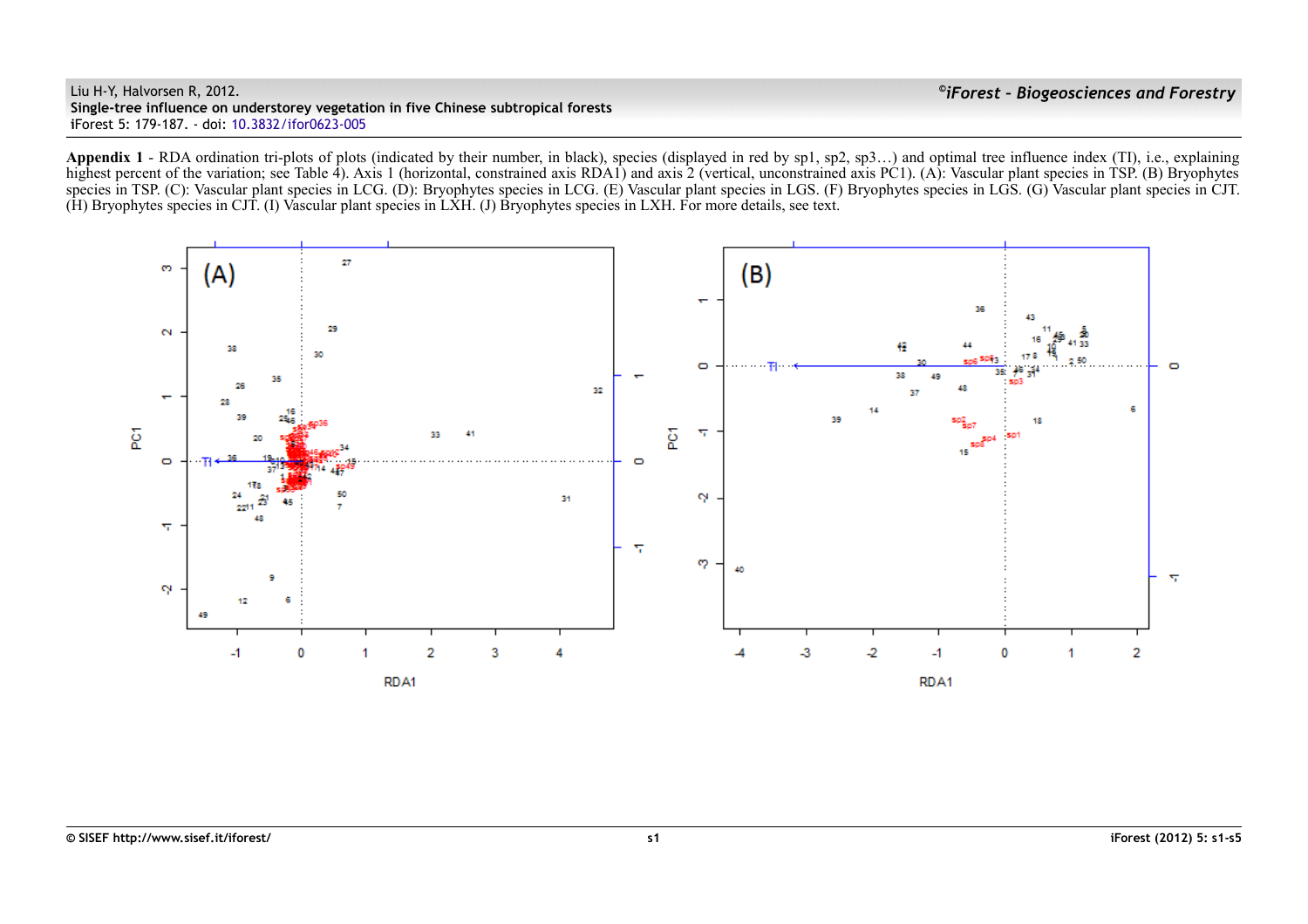## Liu H-Y, Halvorsen R, 2012. **Single-tree influence on understorey vegetation in five Chinese subtropical forests i**Forest 5: 179-187. - doi: [10.3832/ifor0623-005](http://dx.doi.org/10.3832/ifor0623-005)

**Appendix 1** - *(continued)*.

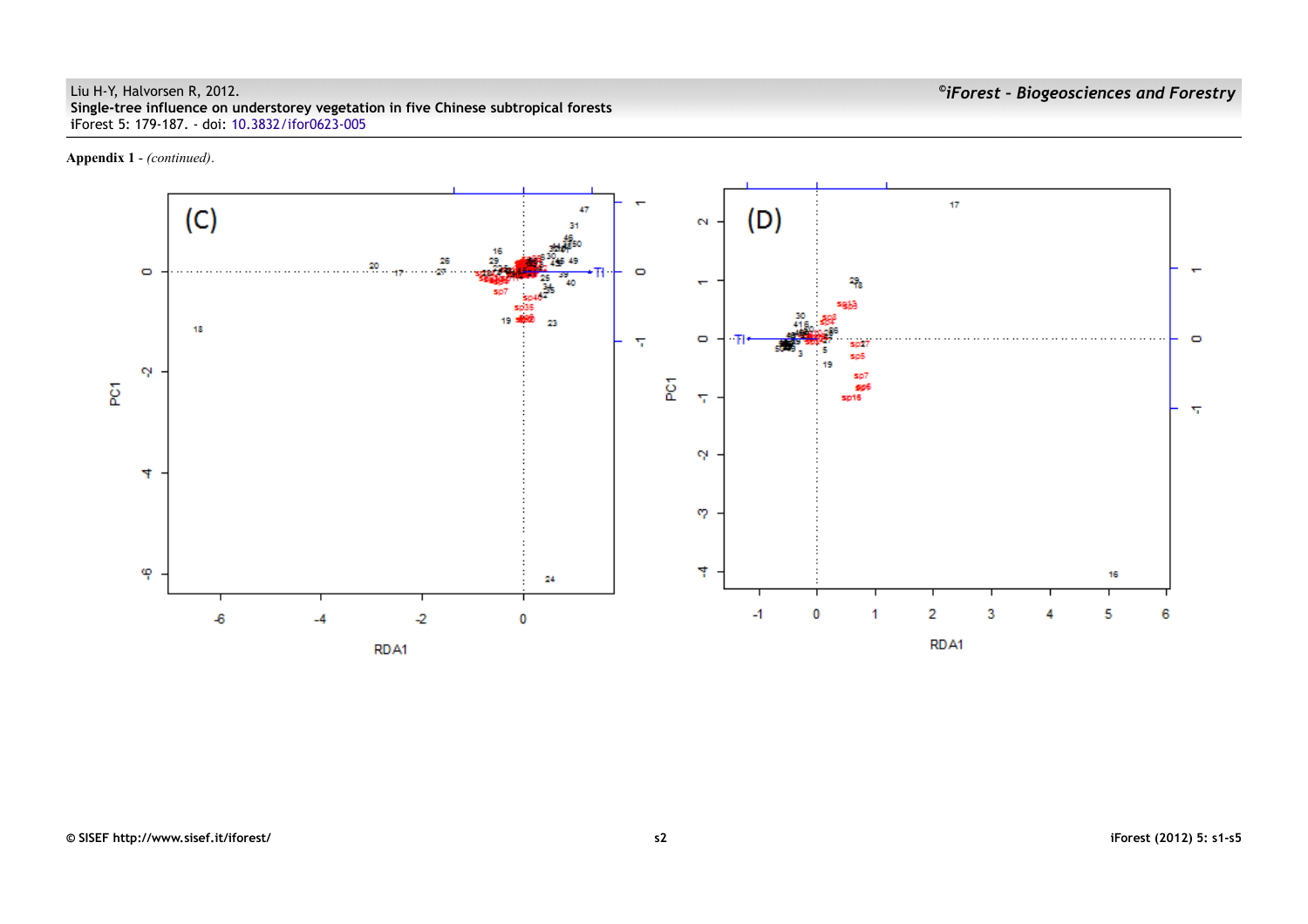**Appendix 1** - *(continued)*.

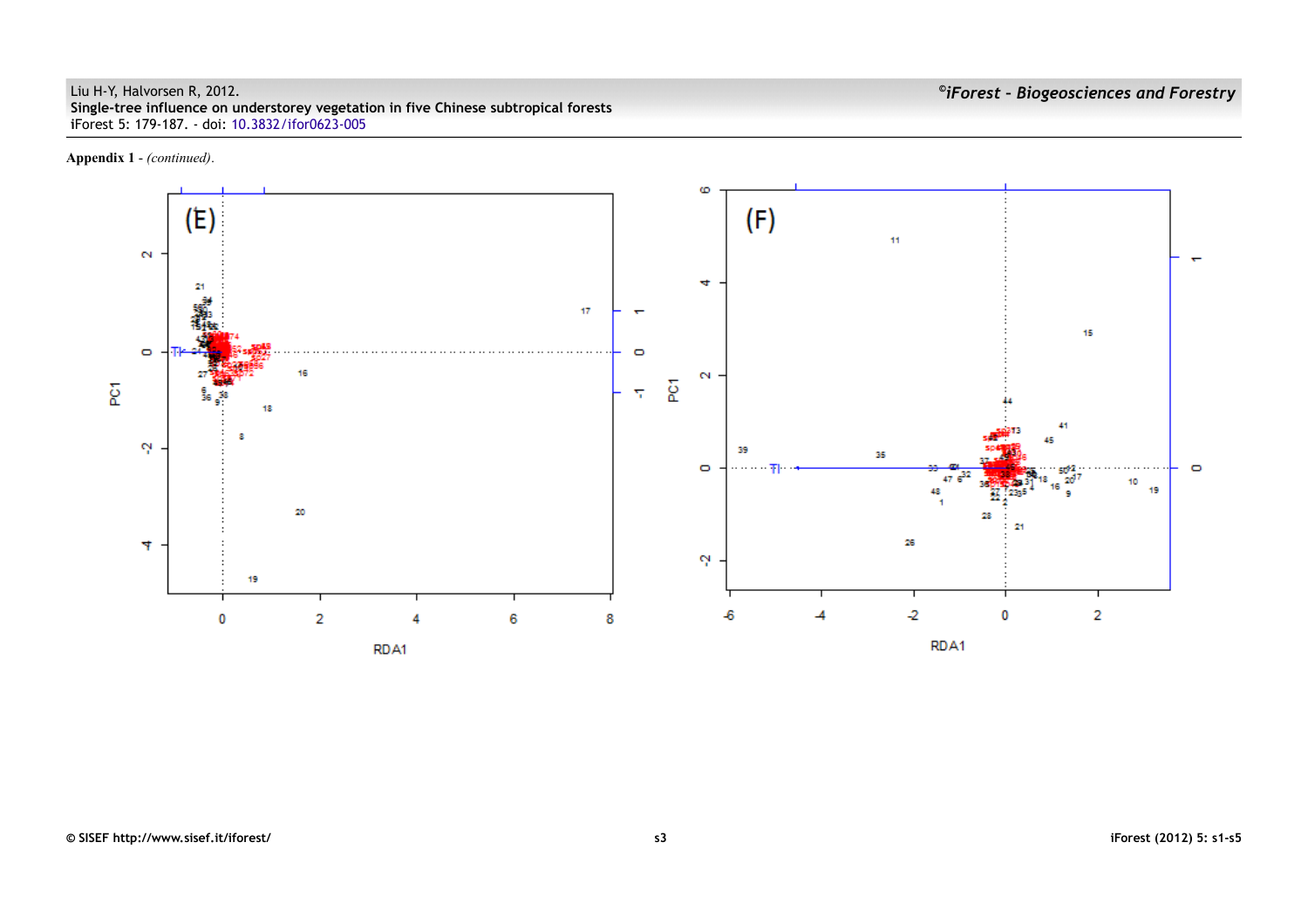